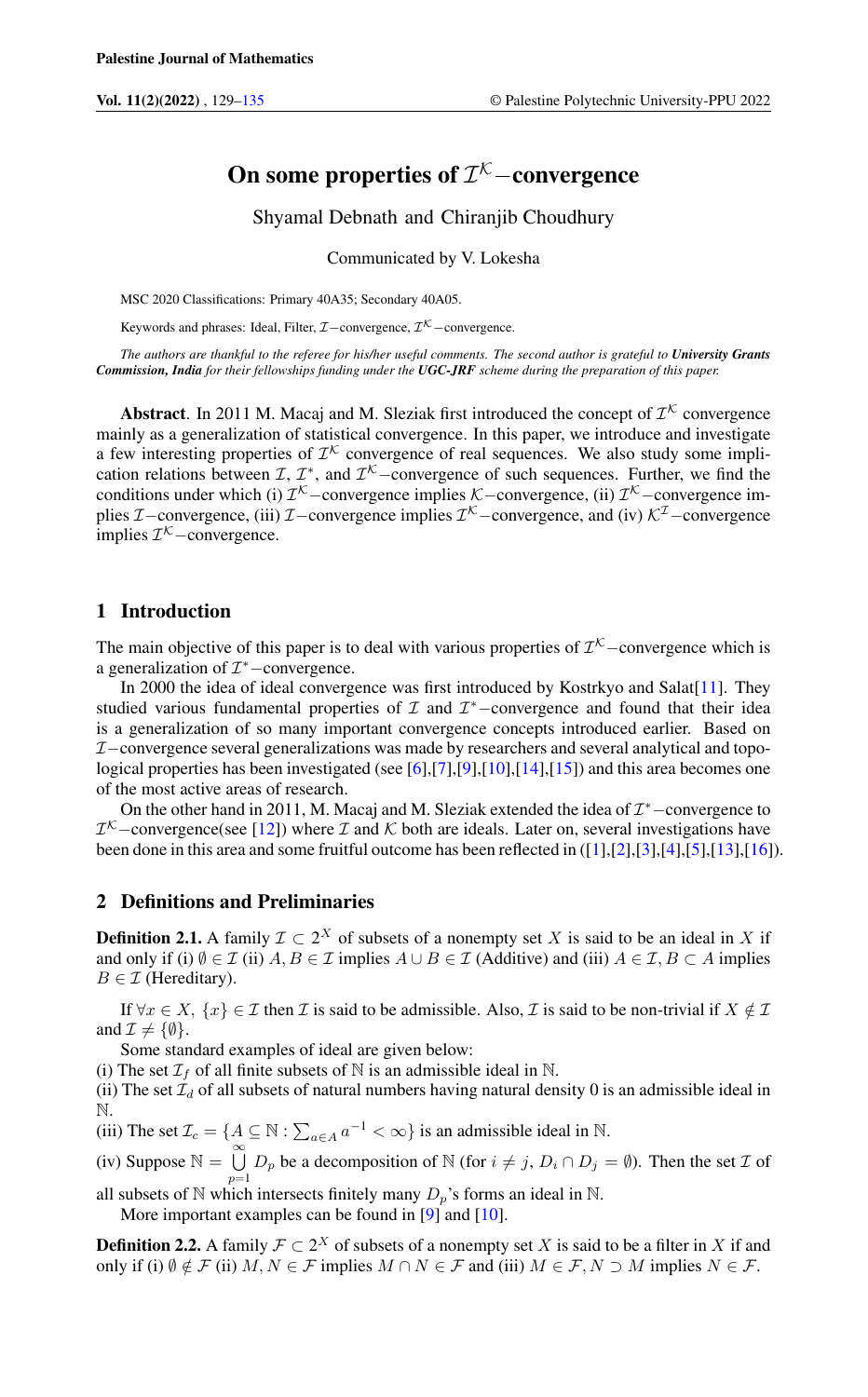If I is a proper non-trivial ideal in X, then  $\mathcal{F}(\mathcal{I}) = \{M \subset X : \exists A \in \mathcal{I} s.t M = X \setminus A\}$  is a filter in X. It is called the filter associated with the ideal  $\mathcal{I}$ .

**Definition 2.3.** [\[11\]](#page-6-1) A sequence  $x = (x_k)$  is said to be  $\mathcal{I}-$ convergent to l if and only if for every  $\varepsilon > 0$ , the set  $\{k \in \mathbb{N} : |x_k - l| \ge \varepsilon\}$  belongs to *I*. The real number l is called the *I*−limit of the sequence  $x = (x_k)$ . Symbolically,  $\mathcal{I} - \lim x = l$ .

**Definition 2.4.** [\[11\]](#page-6-1) Let T be an admissible ideal in N. A sequence  $x = (x_k)$  is said to be  $\mathcal{I}^*$  –convergent to l, if there exists a set  $M = \{m_1 < m_2 < \ldots < m_k < \ldots\}$  in the associated filter  $\mathcal{F}(\mathcal{I})$  such that  $\lim_k x_{m_k} = l$ .

**Definition 2.5.** [\[5\]](#page-6-13) Let  $\mathcal I$  and  $\mathcal K$  be two ideals on the same set X. Then  $\mathcal I$  is said to have the additive property with respect to K or the condition  $AP(\mathcal{I}, \mathcal{K})$  holds if for every countable family of mutually disjoint sets  $(A_1, A_2, ...)$  from  $\mathcal I$  there exists a countable family of sets  $(B_1, B_2, ...)$ 

in *I* such that the symmetric differences  $A_j \triangle B_j \in \mathcal{K}$  for every  $j \in \mathbb{N}$  and  $\bigcup_{j=1}^{\infty} B_j \in \mathcal{I}$ .

In particular, if we consider  $X = \mathbb{N}$  and  $\mathcal{K} = \mathcal{I}_f$  then we obtain the condition AP which was introduced by Kostyrko et al. in [\[11\]](#page-6-1).

**Definition 2.6.** [\[12\]](#page-6-8) Let I and K be two ideals in N. A sequence  $x = (x_k)$  is said to be  $\mathcal{I}^{\mathcal{K}}$ -convergent to l if there exists  $M \in \mathcal{F}(\mathcal{I})$  such that the sequence  $y = (y_k)$  defined by  $y_k =$  $\int x_k, \quad k \in M$  $\begin{cases} \n\frac{\partial}{\partial k}, & k \in M \n\end{cases}$  is K–convergent to l.

If we consider  $K = \mathcal{I}_f$  then  $\mathcal{I}^k$  – convergence concept coincides with  $\mathcal{I}^*$  – convergence [\[11\]](#page-6-1). Further, if we take  $K = \mathcal{I}_d$  then we get  $\mathcal{I}^*$ -statistical convergence which was introduced by Debnath and Rakshit in [\[6\]](#page-6-2).

Note that  $\mathcal{I}^{\mathcal{I}_d}$  – convergence implies  $\mathcal{I}$  – statistical convergence (Theorem 3.9 of [\[6\]](#page-6-2)).

<span id="page-1-0"></span>**Example 2.7.** Consider the decomposition of N given by  $N = \bigcup_{n=1}^{\infty} N_n$  $\bigcup_{p=1} D_p$  where  $D_p = \{2^{p-1}(2s -$ 1) :  $s = 1, 2, 3, \ldots$ . Let  $\mathcal I$  be the ideal consisting of all subsets of N which intersects finite number of  $D_p$ 's. Consider the sequence  $x = (x_k)$  defined by  $x_k = \frac{1}{p}$  if  $k \in D_p$ . Then the sequence is  $\mathcal{I}^{\mathcal{I}}$  – convergent to 0.

*Justification*: Let  $M = \mathbb{N} \setminus D_1$ . Then  $M \in \mathcal{F}(\mathcal{I})$  and it is easy to verify that the sequence  $y = (y_k)$  defined by  $y_k =$  $\int x_k, \quad k \in M$  $\begin{cases} x_k, & k \in M \\ 0, & k \notin M \end{cases}$  is  $\mathcal{I}$ -convergent to 0. Thus  $\mathcal{I}^{\mathcal{I}}$  -  $\lim x = 0$ .

**Remark 2.8.** [\[1\]](#page-6-9) If  $\mathcal I$  and  $\mathcal K$  are two ideals in  $\mathbb N$  then the set  $\mathcal I \vee \mathcal K = \{A \cup B : A \in \mathcal I, B \in \mathcal K\}$ forms an ideal in N. Further if  $\mathcal{I} \vee \mathcal{K}$  is non-trivial then the dual filter of  $\mathcal{I} \vee \mathcal{K}$  is denoted and defined by  $\mathcal{F}(\mathcal{I} \vee \mathcal{K}) = \{M \cap N : M \in \mathcal{F}(\mathcal{I}), N \in \mathcal{F}(\mathcal{K})\}.$ 

Throughout the paper, unless stated, the symbols  $\mathcal{I}, \mathcal{K}, \mathcal{I} \vee \mathcal{K}, \mathcal{I}_1, \mathcal{I}_2, \mathcal{K}_1$ , and  $\mathcal{K}_2$  stands for non-trivial admissible ideal in N, and the sequences that we have considered are real sequences.

## 3 Main Results

**Theorem 3.1.** *Suppose*  $x = (x_k)$  *be a sequence such that*  $\mathcal{I}^{\mathcal{K}}$  –  $\lim x = l$ *. Then l is unique.* 

*Proof.* If possible suppose there exists  $l_1, l_2 \in \mathbb{R}, l_1 \neq l_2$  such that

$$
\mathcal{I}^{\mathcal{K}} - \lim x = l_1 \text{ and } \mathcal{I}^{\mathcal{K}} - \lim x = l_2.
$$

So there exists  $M, N \in \mathcal{F}(\mathcal{I})$  such that the sequences  $y = (y_k)$  defined as  $y_k =$  $\int x_k, \quad k \in M$  $l_1, \quad k \notin M$ 

and  $z = (z_k)$  defined as  $z_k =$  $\int x_k, \quad k \in N$  $\begin{cases} \n\frac{\partial}{\partial k}, & n \in \mathbb{N} \\ \n\frac{\partial}{\partial x}, & k \notin \mathbb{N} \n\end{cases}$  are K–convergent to  $l_1$  and  $l_2$ , respectively.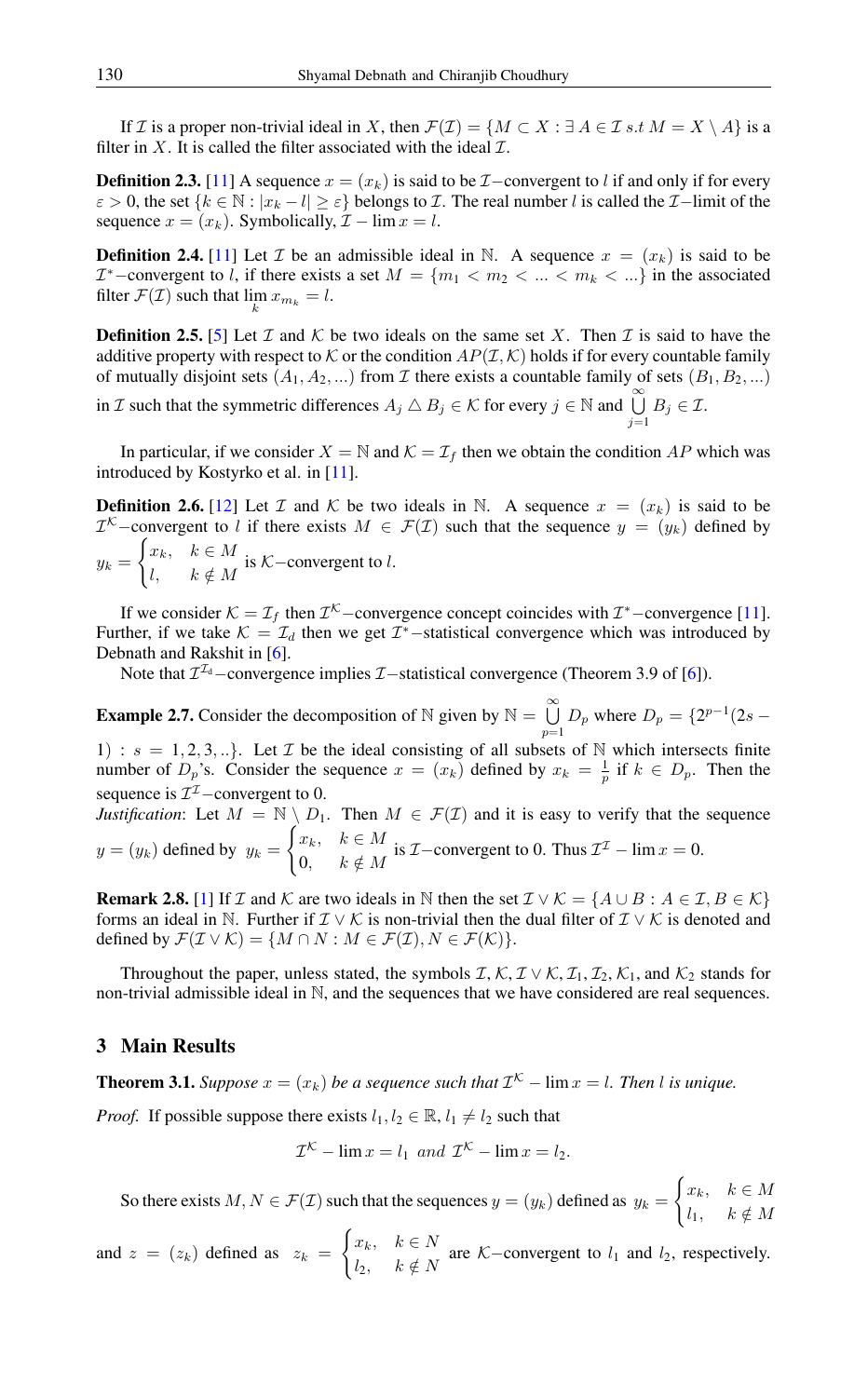Therefore by Theorem 2.1 of [\[10\]](#page-6-5), we can say that the sequence  $y - z = (y_k - z_k)$  defined as  $(0,$  $k \in M \cap N$ 

$$
y_k - z_k = \begin{cases} x_k - l_2, & k \in M \setminus N \\ l_1 - x_k, & k \in N \setminus M \\ l_1 - l_2, & k \in M^c \cap N^c \end{cases}
$$
 is K–convergent to  $l_1 - l_2$ . Thus by definition

<span id="page-2-0"></span>
$$
\forall \varepsilon > 0, \, \{k \in \mathbb{N} : |(y_k - z_k) - (l_1 - l_2)| \ge \varepsilon\} \in \mathcal{K}.\tag{3.1}
$$

Choose  $\varepsilon = \frac{|l_1 - l_2|}{2}$ . Then from Eq. [\(3.1\)](#page-2-0) we get

$$
\{k \in \mathbb{N} : |(y_k - z_k) - (l_1 - l_2)| \ge \frac{|l_1 - l_2|}{2}\} \in \mathcal{K}.
$$

Now as the inclusion  $M \cap N \subseteq \{k \in \mathbb{N} : |(y_k - z_k) - (l_1 - l_2)| \ge \frac{|l_1 - l_2|}{2}\}$  holds, so by hereditary of  $K, M \cap N \in \mathcal{K}$  which implies  $\mathbb{N} \setminus (M \cap N) \in \mathcal{F}(\mathcal{K})$ . Again as  $M, \tilde{N} \in \mathcal{F}(\mathcal{I})$ , so  $M \cap N \in \mathcal{F}(\mathcal{I})$ . Now  $\mathbb{N} \setminus (M \cap N) \in \mathcal{F}(\mathcal{K})$  and  $M \cap N \in \mathcal{F}(\mathcal{I})$  implies  $(\mathbb{N} \setminus (M \cap N)) \cap (M \cap N) \in \mathcal{F}(\mathcal{I} \vee \mathcal{K})$ i.e  $\emptyset \in \mathcal{F}(\mathcal{I} \vee \mathcal{K})$ , a contradiction.  $\Box$ 

**Theorem 3.2.** Let I, K and  $I \vee K$  be non-trivial ideal in N such that  $I^{K}$  –  $\lim x = l_1$  and  $\mathcal{I}^{\mathcal{K}}$  –  $\lim y = l_2$ . Then- $(i)$   $\mathcal{I}^{\mathcal{K}}$  –  $\lim(x + y) = l_1 + l_2$  *(ii)*  $\mathcal{I}^{\mathcal{K}}$  –  $\lim(xy) = l_1 l_2$ *.* 

*Proof.* (i) Suppose  $\mathcal{I}^{\mathcal{K}}$  – lim  $x = l_1$  and  $\mathcal{I}^{\mathcal{K}}$  – lim  $y = l_2$ . Then by definition, there exists  $M, N \in \mathcal{F}(\mathcal{I})$  such that the sequences  $u = (u_k)$  defined by  $u_k =$  $\int x_k, \quad k \in M$  $\begin{cases} u_k, & n \in M \\ l_1, & k \notin M \end{cases}$  and  $v = (v_k)$ 

defined by  $v_k =$  $\int y_k, \quad k \in N$  $\begin{cases} \n\frac{\partial}{\partial k}, & n \in \mathbb{N} \\ \n\frac{\partial}{\partial k}, & k \notin \mathbb{N} \n\end{cases}$  are K–convergent to  $l_1$  and  $l_2$ , respectively. By Theorem 2.1(ii)

of [\[10\]](#page-6-5), the sequence  $u + v = (u_k + v_k)$  defined by  $u_k + v_k =$  $\sqrt{ }$  $\int$  $\overline{\mathcal{L}}$  $x_k + y_k, \quad k \in M \cap N$  $x_k + l_2, \quad k \in M \setminus N$  $y_k + l_1, \quad k \in N \setminus M$  $l_1 + l_2, \quad k \in M^c \cap N^c$ is

K–convergent to  $l_1 + l_2$ . In other words

<span id="page-2-2"></span><span id="page-2-1"></span>
$$
\forall \varepsilon > 0, \{k \in \mathbb{N} : |(u_k + v_k) - (l_1 + l_2)| \ge \varepsilon\} \in \mathcal{K}.
$$
 (3.2)

By definition of  $u + v$  we have

$$
\{k \in \mathbb{N} : |(u_k + v_k) - (l_1 + l_2)| \ge \varepsilon\} = \{k \in M \cap N : |(x_k + y_k) - (l_1 + l_2)| \ge \varepsilon\}
$$
  

$$
\cup \{k \in M \setminus N : |x_k - l_1| \ge \varepsilon\}
$$
  

$$
\cup \{k \in N \setminus M : |y_k - l_2| \ge \varepsilon\}.
$$
 (3.3)

Clearly  $M \cap N \in \mathcal{F}(\mathcal{I})$ . Now consider the sequence  $w = (w_k)$  defined as  $w_k =$  $\int x_k + y_k, \quad k \in M \cap N$  $\begin{aligned} \n\mu_k + g_k, & n \in \mathbb{R} + \{1, 1\} \\ \n\mu_1 + \mu_2, & k \notin M \cap N \n\end{aligned}$ . Then from Eq. [\(3.2\)](#page-2-1), [\(3.3\)](#page-2-2) and by definition of w  ${k \in \mathbb{N} : |w_k - (l_1 + l_2)| \ge \varepsilon} = {k \in M \cap N : |w_k - (l_1 + l_2)| \ge \varepsilon}$  $\cup \{k \in (M \cap N)^c : |w_k - (l_1 + l_2)| \geq \varepsilon\}$  $=\{k \in M \cap N : |(x_k + y_k) - (l_1 + l_2)| \geq \varepsilon\}$  $\subset \{k \in \mathbb{N} : |(u_k + v_k) - (l_1 + l_2)| \geq \varepsilon\} \in \mathcal{K}.$ 

From Eq. [\(3.4\)](#page-2-3), it is clear that w is K–convergent to  $l_1 + l_2$ . Hence  $x + y$  is  $\mathcal{I}^{\mathcal{K}}$ –convergent to  $l_1 + l_2$ .

(ii) We omitted the proof as it can be obtained by applying similar technique.

**Theorem 3.3.** *Let*  $\mathcal{I}^*$  –  $\lim x = l$  *then*  $\mathcal{I}^{\mathcal{K}}$  –  $\lim x = l$ *.* 

 $\Box$ 

<span id="page-2-3"></span>(3.4)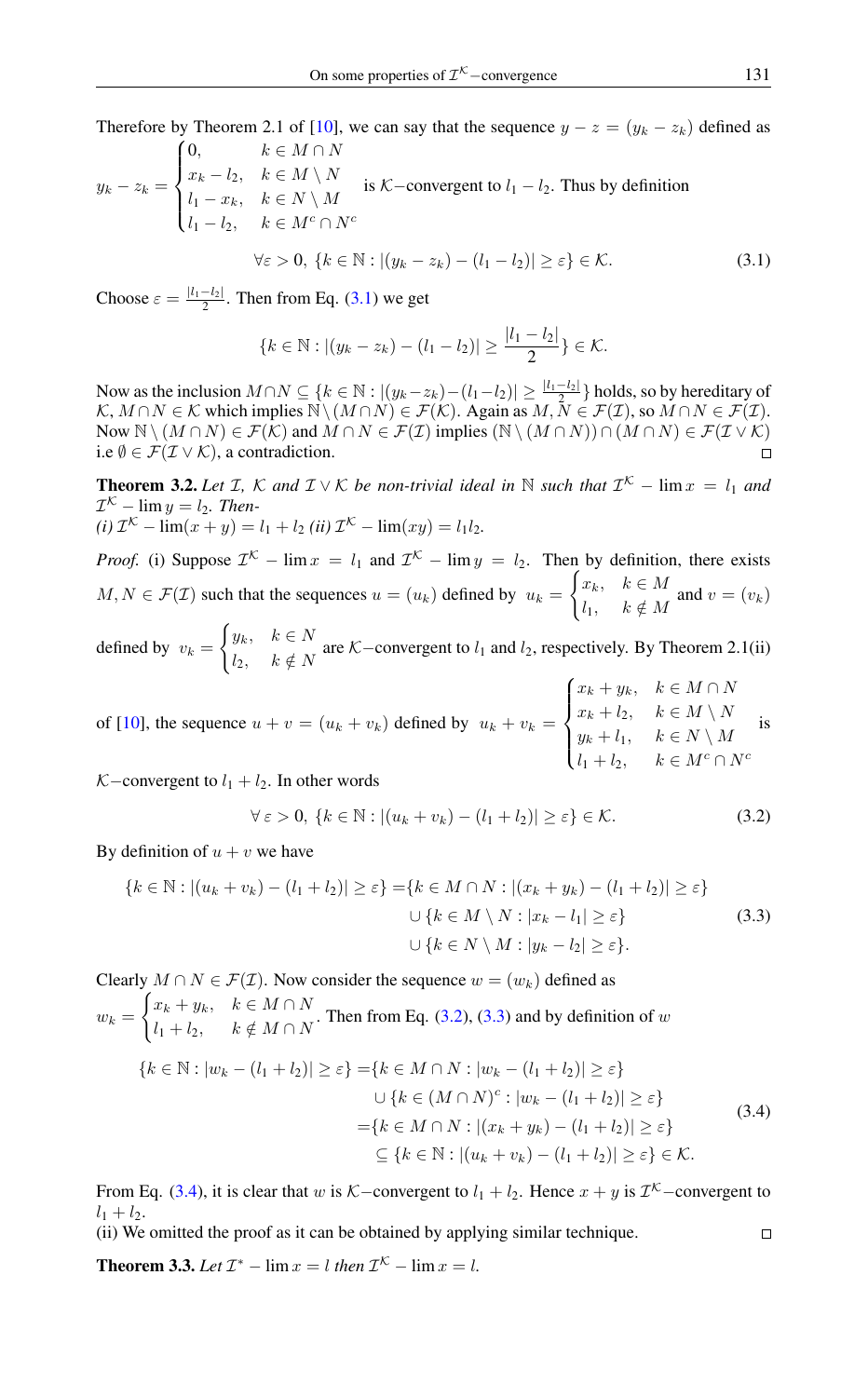*Proof.* Let  $\mathcal{I}^*$  – lim  $x = l$ . Then there exists a set  $M = \{m_1 < m_2 < \ldots < m_k < \ldots\} \in \mathcal{F}(\mathcal{I})$ such that  $\lim_k x_{m_k} = l$ . Which implies that the sequence  $y = (y_k)$  defined as  $y_k =$  $\int x_k, \quad k \in M$ l,  $k \notin M$ is ordinary convergent to l. Now by Theorem 2.1 of [\[10\]](#page-6-5), we can say that for any ideal K, the sequence  $y = (y_k)$  is K–convergent to l. Hence  $x = (x_k)$  is  $\mathcal{I}^{\mathcal{K}}$ –convergent to l.

Remark 3.4. Converse of the above theorem is not necessarily true. Consider Example [2.7.](#page-1-0) The sequence is  $\mathcal{I}^{\mathcal{K}}$  – convergent to 0 for  $\mathcal{K} = \mathcal{I}$ . But it is not  $\mathcal{I}^*$  – convergent to 0 (Example 2.1 of [\[10\]](#page-6-5)).

<span id="page-3-1"></span>**Theorem 3.5.** *Let*  $K - \lim x = l$  *then*  $\mathcal{I}^K - \lim x = l$ *.* 

*Proof.* Since  $K - \lim x = l$ , so for every  $\varepsilon > 0$ ,

<span id="page-3-0"></span>
$$
\{k \in \mathbb{N} : |x_k - l| \ge \varepsilon\} \in \mathcal{K}.\tag{3.5}
$$

Choose  $M = \mathbb{N}$  from  $\mathcal{F}(\mathcal{I})$ . Consider the sequence  $y = (y_k)$  defined by  $y_k = x_k, k \in M$ . Then using Eq. [\(3.5\)](#page-3-0), we get for every  $\varepsilon > 0$ ,  $\{k \in \mathbb{N} : |y_k - l| \ge \varepsilon\} \in \mathcal{K}$  i.e  $y = (y_k)$  is K-convergent to l. Hence  $\mathcal{I}^{\mathcal{K}}$  –  $\lim x = l$ .  $\Box$ 

Remark 3.6. Converse of Theorem [3.5](#page-3-1) is not necessarily true.

**Example 3.7.** Consider the ideals  $\mathcal{I}_c = \{A \subseteq \mathbb{N} : \sum_{a \in A} a^{-1} < \infty\}$  and  $\mathcal{I}_d = \{A \subseteq \mathbb{N} : \sum_{a \in A} a^{-1} < \infty\}$  $d(A) = 0$ . Let  $x = (x_k)$  be the sequence defined as  $x_k =$  $\int 1$ , *k* is prime  $\begin{bmatrix} 0, & k \end{bmatrix}$  is not prime. Then there exists M = set of all non-prime numbers  $\in \mathcal{F}(\mathcal{I}_d)$  such that the sequence  $y = (y_k)$  defined as  $y_k =$  $\int x_k, \quad k \in M$  $\begin{cases} 0, & n \in \mathbb{N} \\ 0, & k \notin M \end{cases}$  is the null sequence and therefore  $\mathcal{I}_c$ –convergent to 0. Hence  $x = (x_k)$  is  $\mathcal{I}_d^{\mathcal{I}_c}$  – convergent to 0.

But we claim that  $x = (x_k)$  is not  $\mathcal{I}_c$ –convergent to 0. For if  $\mathcal{I}_c$  – lim  $x = 0$ , then for  $\varepsilon = \frac{1}{2}$ , the set  $\{k \in \mathbb{N} : |x_k - 0| \ge \frac{1}{2}\}$  = set of all prime numbers  $\in \mathcal{I}_c$ , a contradiction.

From the above example naturally question arises under what condition a sequence  $\mathcal{I}^{\mathcal{K}}$  –converging to l will also K−convergent to l. The next theorem is regarding such a condition.

**Theorem 3.8.** Let  $\mathcal{I}$  and  $\mathcal{K}$  *be two ideals in*  $\mathbb{N}$  *such that*  $\mathcal{I} \subseteq \mathcal{K}$ *. Let*  $x = (x_k)$  *be a real sequence such that*  $\mathcal{I}^{\mathcal{K}}$  –  $\lim x = l$ *. Then*  $\mathcal{K}$  –  $\lim x = l$ *.* 

*Proof.* Let  $\mathcal{I} \subseteq \mathcal{K}$  holds and the sequence  $x = (x_k)$  is  $\mathcal{I}^{\mathcal{K}}$ -convergent to l. So by definition, there exists  $M \in \mathcal{F}(\mathcal{I})$  such that the sequence  $y = (y_k)$  defined as  $y_k =$  $\int x_k, \quad k \in M$  $\begin{array}{ll} \n\frac{k}{k}, & k \in M \n\end{array}$  is  $K$ –convergent to l, which immediately implies

<span id="page-3-2"></span>
$$
\forall \varepsilon > 0, \{k \in M : |x_k - l| \ge \varepsilon\} \in \mathcal{K}.\tag{3.6}
$$

Thus  $\{k \in \mathbb{N} : |x_k - l| \ge \varepsilon\} \subseteq \{k \in M : |x_k - l| \ge \varepsilon\} \cup (\mathbb{N} \setminus M) \in \mathcal{K}$  by Eq. [\(3.6\)](#page-3-2) and since as per our assumption  $\mathcal{I} \subseteq \mathcal{K}$ . Hence  $\mathcal{K} - \lim x = l$ .

**Theorem 3.9.** If every subsequence of  $x = (x_k)$  is  $\mathcal{I}^{\mathcal{K}}$  – convergent to l, then x is  $\mathcal{I}^{\mathcal{K}}$  – convergent *to* l*.*

*Proof.* If possible let us assume the contrary. Then for every  $M \in \mathcal{F}(\mathcal{I})$ , the sequence  $y = (y_k)$ defined as  $y_k =$  $\int x_k, \quad k \in M$  $\begin{cases} \n k, & n \in \mathbb{N} \\ \n k \notin M \n\end{cases}$  is not K–convergent to l. Thus for every  $M \in \mathcal{F}(\mathcal{I})$  there exists an  $\varepsilon_M > 0$  such that

$$
A = M \cap \{k \in \mathbb{N} : |x_k - l| \ge \varepsilon_M\} \notin \mathcal{K}.
$$

Since K is admissible, so A is infinite. Let  $A = \{a_1 < a_2 < \ldots < a_k < \ldots\}$ . Construct a subsequence  $z = (z_k)$  defined as  $z_k = x_{a_k}$  for  $k \in \mathbb{N}$ . Then  $\mathcal{I}^k$  – lim  $z \neq l$ , a contradiction to our hypothesis. $\Box$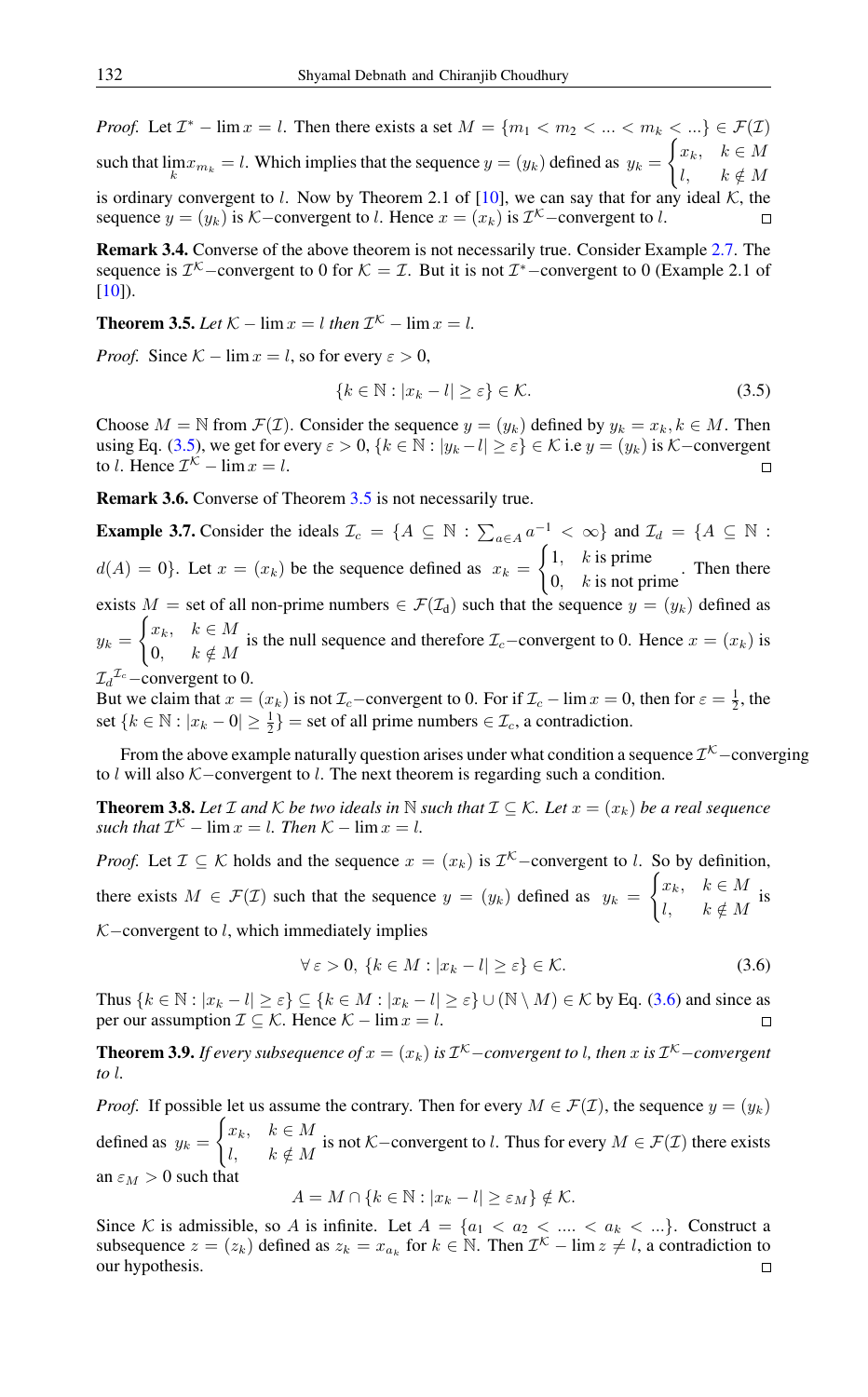**Theorem 3.10.** Let  $x = (x_k)$  be a sequence such that  $\mathcal{I}^{\mathcal{K}}$  –  $\lim x = l$ . Then every subsequence *of* x *is* I <sup>K</sup>−*convergent to* l *if and only if both* I *and* K *does not contain infinite sets.*

#### *Proof.* There are two possible cases.

### Case-I: When  $K$  contain an infinite set.

Suppose A be an infinite set and  $A \in \mathcal{K}$ . Then  $\mathbb{N} \setminus A \in \mathcal{F}(\mathcal{K})$  and  $\mathbb{N} \setminus A$  is also infinite. Let  $\varepsilon > 0$  be arbitrary. Choose  $l_1 \in \mathbb{R}$  such that  $l_1 \neq l$ . Define a sequence  $x = (x_k)$  as  $x_k =$  $\int l_1, \quad k \in A$ 

 $\begin{cases} \n k \in \mathbb{N} \\ \n k \in \mathbb{N} \setminus A \n\end{cases}$ . Then  $\{k \in \mathbb{N} : |x_k - l| \geq \varepsilon\} \subseteq A \in \mathcal{K}$  which means that  $x$  is  $\mathcal{K}-$ convergent

to l. Therefore by Theorem [3.5,](#page-3-1) x is  $\mathcal{I}^{\mathcal{K}}$  –convergent to l. But clearly the subsequence  $(x_k)_{k \in A}$ of x is  $\mathcal{I}^{\mathcal{K}}$  – convergent to  $l_1$  not to  $l$ .

#### Case-II: When  $K$  does not contain an infinite set.

If K does not contains an infinite set, then  $K = \mathcal{I}_f$  and  $\mathcal{I}^{\mathcal{K}}$  –convergence concept coincides with I <sup>∗</sup>−convergence.

#### Subcase-I: If  $I$  contain an infinite set.

Let B be any infinite set such that  $B \in \mathcal{I}$ . Then  $\mathbb{N} \setminus B \in \mathcal{F}(\mathcal{I})$  and  $\mathbb{N} \setminus B$  is also infinite. Define a sequence  $x = (x_k)$  as  $x_k =$  $\int \xi, \quad k \in B$ 

 $\mathcal{U}, \quad k \in \mathbb{N} \setminus B$ . Clearly x is  $\mathcal{I}^*$  – convergent to l. But clearly

the subsequence  $(x_k)_{k \in B}$  of x is not  $\mathcal{I}^*$  –convergent to l.

# Subcase-II: If  $I$  does not contain an infinite set.

In this subcase,  $\mathcal{I}^{\mathcal{K}}$  – convergence coincides with ordinary convergence (as Proposition 3.1 of [\[1\]](#page-6-9) is true for  $\mathcal{I}^{\mathcal{K}}$  –convergence) so any subsequence of x is convergent to l.

**Remark 3.11.** If a sequence is  $\mathcal{I}^{\mathcal{K}}$  –convergent then it may not be  $\mathcal{I}$  –convergent.

**Example 3.12.** Let us consider the ideal  $\mathcal{I}$  which is defined in Example 2.7 and the ideal  $\mathcal{I}_c$  =  ${A \subseteq \mathbb{N} : \sum_{a \in A} a^{-1} < \infty}.$  Let  $M = {k \in \mathbb{N} : k = 2^p \text{ for some non-negative integer } p}.$  $\int 1, \quad k \in M$ 

Consider the sequence  $x = (x_k)$  defined by  $x_k =$  $\begin{array}{c} 0, & k \notin M \end{array}$ . Then it is easy to check that x

is  $\mathcal{I}^{\mathcal{I}_c}$  – convergent to 0 but x is not  $\mathcal{I}$  – convergent to 0.

**Theorem 3.13.** Let I and K be two ideals in N. Let  $x = (x_k)$  be any real sequence. Then  $\mathcal{I}^{\mathcal{K}}$  –  $\lim x = l$  *implies*  $\mathcal{I}$  –  $\lim x = l$  *if and only if*  $\mathcal{K} \subseteq \mathcal{I}$ *.* 

*Proof.* Let us assume the contrary. Then there exists a set, say  $A \in \mathcal{K} \setminus \mathcal{I}$ . Let  $l_1$  and  $l_2$  be two real numbers such that  $l_1 \neq l_2$ . Define a sequence  $x = (x_k)$  as  $x_k =$  $\int l_1, \quad k \in A$  $l_2, \quad k \in \mathbb{N} \setminus A$ . Let  $\epsilon > 0$  be arbitrary. Clearly

$$
\{k \in \mathbb{N} : |x_k - l_2| \ge \varepsilon\} \subseteq A \in \mathcal{K}
$$

which means that x is K–convergent to  $l_2$ . Therefore by Theorem [3.5,](#page-3-1) x is  $\mathcal{I}^{\mathcal{K}}$ –convergent to l<sub>2</sub>. By hypothesis x is  $\mathcal{I}-$ convergent to l<sub>2</sub>. Therefore for  $\varepsilon = |l_1 - l_2|, \{k \in \mathbb{N} : |x_k - l_2| \geq 1\}$  $|l_1 - l_2|$  =  $A \in \mathcal{I}$ , a contradiction. Hence we must have  $\mathcal{K} \subseteq \mathcal{I}$ .

Proof of converse part is straightforward (similar to Theorem 3.1 (ii) of [\[1\]](#page-6-9)) so omitted.

**Remark 3.14.** If a sequence is  $I$  – convergent then it may not be  $I^K$  – convergent. Consider the ideal I and the sequence  $x = (x_k)$  defined in Example [2.7.](#page-1-0) Then it is proven in Example 2.1 of [\[10\]](#page-6-5) that  $\mathcal{I}^{\mathcal{I}_f}$  – lim  $x \neq 0$  although  $\mathcal{I}$  – lim  $x = 0$ .

**Theorem 3.15.** Let  $\mathcal I$  and  $\mathcal K$  be two ideals in  $\mathbb N$ . Then  $\mathcal I$  –  $\lim x = l$  implies  $\mathcal I^{\mathcal K}$  –  $\lim x = l$  if *and only if the condition*  $AP(\mathcal{I}, \mathcal{K})$  *holds.* 

*Proof.* The proof is similar to the proof of Theorem 3.4 and 3.5 in [\[1\]](#page-6-9).

**Remark 3.16.** If a sequence is  $K^{\mathcal{I}}$  –convergent then it may not be  $\mathcal{I}^{\mathcal{K}}$  –convergent. Consider Example [2.7.](#page-1-0) Clearly, x is  $\mathcal{I}_f^{\mathcal{I}}$  – convergent to 0 but not  $\mathcal{I}^{\mathcal{I}_f}$  – convergent to 0.

 $\Box$ 

 $\Box$ 

 $\Box$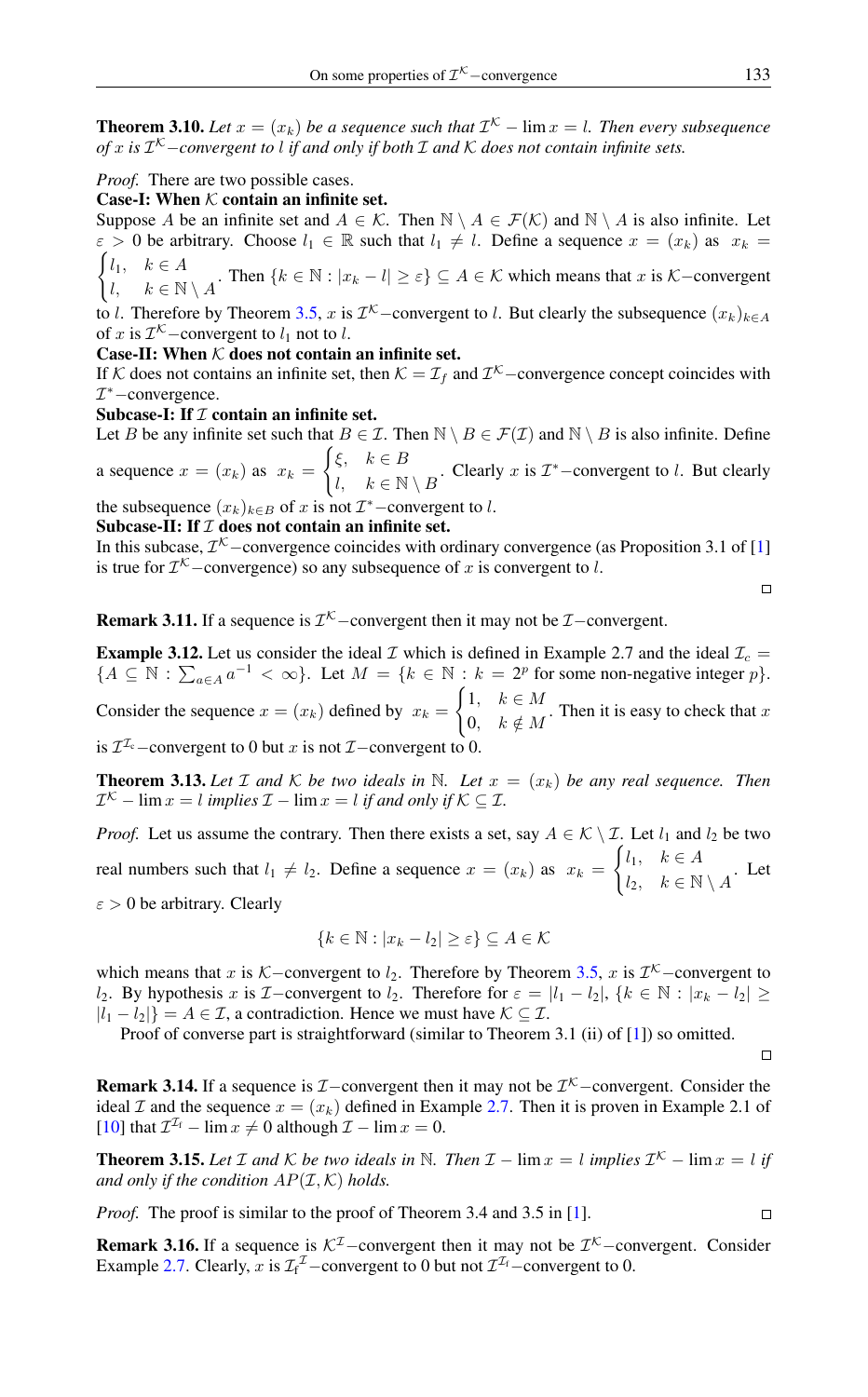**Theorem 3.17.** Let  $\mathcal I$  and  $\mathcal K$  be two ideals in  $\mathbb N$ . Then  $\mathcal K^{\mathcal I}$  –  $\lim x = l$  implies  $\mathcal I^{\mathcal K}$  –  $\lim x = l$  if  $\mathcal{I} \subseteq \mathcal{K}$ .

*Proof.* Proof is trivial so omitted.

**Theorem 3.18.** Let  $I, K, I_1, I_2, K_1, K_2$  are ideals in  $N$ . Then $f(t)$  *If*  $\mathcal{I}^{\mathcal{K}_{I}}$  –  $\lim x = l = \mathcal{I}^{\mathcal{K}_{2}}$  –  $\lim x$  *then*  $\mathcal{I}^{\mathcal{K}_{I} \vee \mathcal{K}_{2}}$  –  $\lim x = l$ . (*ii*) If  $\mathcal{I}_l^{\mathcal{K}}$  –  $\lim x = l = \mathcal{I}_2^{\mathcal{K}}$  –  $\lim x$  *then*  $(\mathcal{I}_l \vee \mathcal{I}_2)^{\mathcal{K}}$  –  $\lim x = l$ .

*Proof.* (i) Since  $\mathcal{I}^{\mathcal{K}_1}$  – lim  $x = l$  and  $\mathcal{I}^{\mathcal{K}_2}$  – lim  $x = l$ , so there exists  $M, N \in \mathcal{F}(\mathcal{I})$  such that

$$
\forall \varepsilon, \delta > 0, \{k \in M : |x_k - l| \ge \varepsilon\} \in \mathcal{K}_1 \text{ and } \{k \in N : |x_k - l| \ge \delta\} \in \mathcal{K}_2.
$$

By the hereditary property of  $\mathcal{K}_1$  and  $\mathcal{K}_2$ , we have

$$
\forall \varepsilon, \delta > 0, \{k \in M \cap N : |x_k - l| \ge \varepsilon\} \in \mathcal{K}_1 \text{ and } \{k \in M \cap N : |x_k - l| \ge \delta\} \in \mathcal{K}_2. \tag{3.7}
$$

Let  $\eta > 0$  be arbitrary. Then from Eq. [\(3.7\)](#page-5-0), choosing  $\varepsilon = \delta = \eta$  we get

<span id="page-5-0"></span>
$$
\{k \in M \cap N : |x_k - l| \geq \eta\} \in \mathcal{K}_1 \vee \mathcal{K}_2.
$$

Now as  $M \cap N \in \mathcal{F}(\mathcal{I})$ , so the sequence  $w = (w_k)$  defined as  $w_k =$  $\int x_k, \quad k \in M \cap N$  $\begin{array}{ll} & n \in M \cap N \\ l, & k \notin M \cap N \end{array}$  is

 $\mathcal{K}_1 \vee \mathcal{K}_2$ -convergent to l. Hence  $(\mathcal{I}_1 \vee \mathcal{I}_2)^K$  –  $\lim x = l$ . (ii) Since  $\mathcal{I}_1^{\mathcal{K}}$  – lim  $x = l$  and  $\mathcal{I}_2^{\mathcal{K}}$  – lim  $x = l$ , so there exists  $M \in \mathcal{F}(\mathcal{I}_1)$  and  $N \in \mathcal{F}(\mathcal{I}_2)$  such that

$$
\forall \varepsilon, \delta > 0, \{k \in M : |x_k - l| \ge \varepsilon\} \in \mathcal{K} \text{ and } \{k \in N : |x_k - l| \ge \delta\} \in \mathcal{K}.
$$

By hereditary property of  $K$ , we have

$$
\forall \varepsilon, \delta > 0, \{k \in M \cap N : x_k \ge l + \varepsilon\} \in \mathcal{K} \text{ and } \{k \in M \cap N : x_k \le l - \delta\} \in \mathcal{K}.
$$

Which implies

<span id="page-5-1"></span>
$$
\forall \varepsilon, \delta > 0, \{k \in M \cap N : x_k \ge l + \varepsilon \text{ or } x_k \le l - \delta\} \in \mathcal{K}.
$$
 (3.8)

Let  $\eta > 0$  be arbitrary. Choosing  $\varepsilon = \delta = \eta$  we get from Eq. [\(3.8\)](#page-5-1),

$$
\forall \eta > 0, \{k \in M \cap N : |x_k - l| \ge \eta\} \in \mathcal{K}.
$$

As  $M \cap N \in \mathcal{F}(\mathcal{I}_1 \vee \mathcal{I}_2)$ , so we can conclude that  $(\mathcal{I}_1 \vee \mathcal{I}_2)^K - \lim x = l$ .

**Theorem 3.19.** For any sequence  $x = (x_k)$  if  $\mathcal{I}^{\mathcal{K}}$  -  $\lim x = l = \mathcal{K}^{\mathcal{I}}$  -  $\lim x$  then- (i)  $(\mathcal{I} \vee \mathcal{K})^{\mathcal{I} \vee \mathcal{K}}$  - $\lim x = l$  *and (ii)*  $\mathcal{I} \vee \mathcal{K} - \lim x = l$ .

*Proof.* (i) From the given conditions, there exist  $M \in \mathcal{F}(\mathcal{I})$  and  $N \in \mathcal{F}(\mathcal{K})$  such that

$$
\forall \varepsilon, \delta > 0, \{ k \in M : |x_k - l| \ge \varepsilon \} \in \mathcal{K} \text{ and } \{ k \in N : |x_k - l| \ge \delta \} \in \mathcal{I}
$$

which implies

$$
\forall \varepsilon, \delta > 0, \{k \in M : |x_k - l| \ge \varepsilon\} \cup \{k \in N : |x_k - l| \ge \delta\} \in \mathcal{I} \vee \mathcal{K}.
$$

Let  $\eta > 0$  be given. Then choosing  $\varepsilon = \delta = \eta$  we get

$$
\forall \eta > 0, \{k \in M \cap N : |x_k - l| \geq \eta\} \subseteq \{k \in M \cup N : |x_k - l| \geq \eta\} \in \mathcal{I} \vee \mathcal{K}.
$$

Now it is a routine work to prove that  $(\mathcal{I} \vee \mathcal{K})^{\mathcal{I} \vee \mathcal{K}}$  –  $\lim x = l$ . (ii) The proof is parallel to that of Proposition 3.1 in [\[1\]](#page-6-9).

 $\Box$